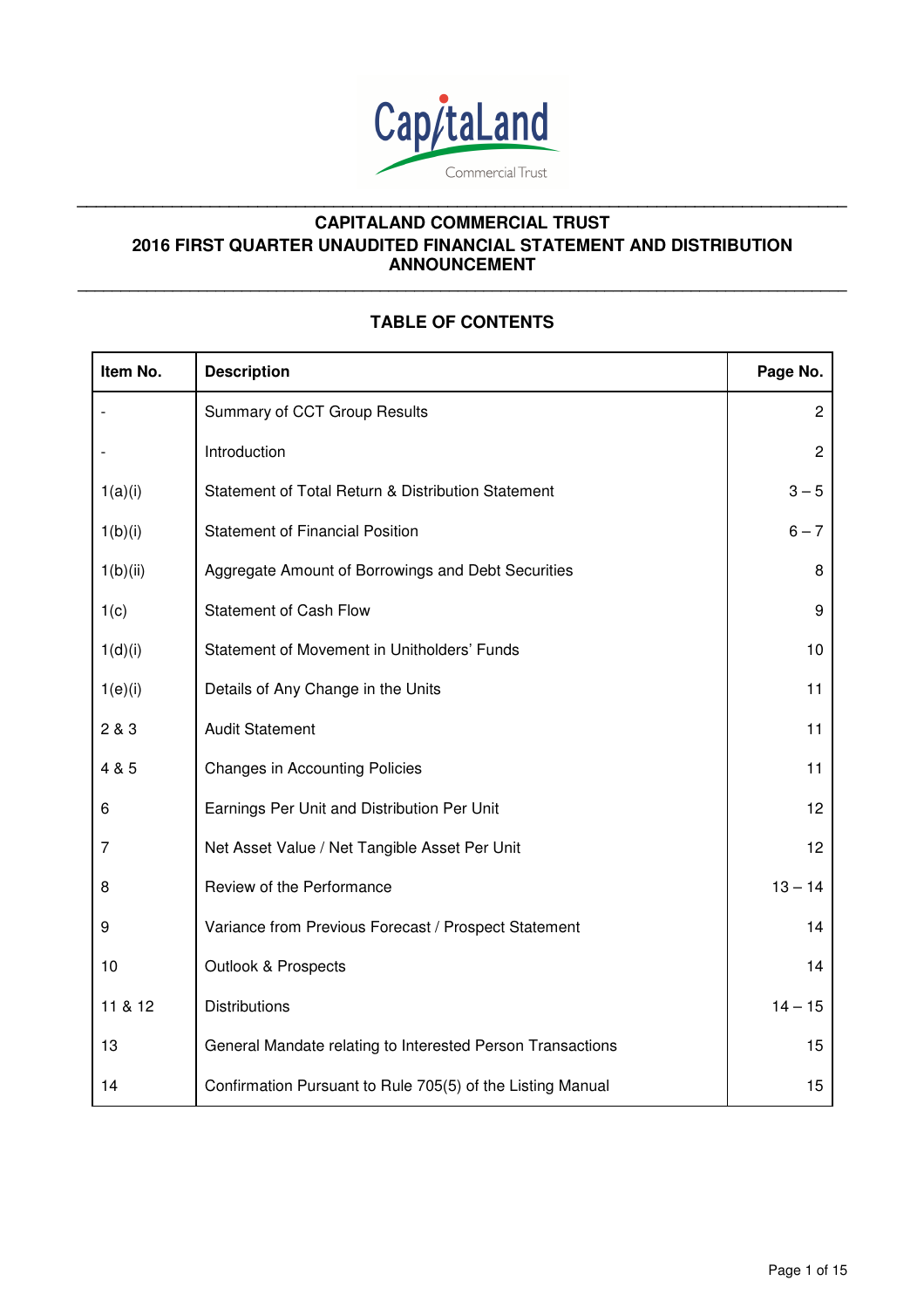## **SUMMARY OF CCT GROUP RESULTS**

|                                               | 1Q 2016      | 1Q 2015 | Change<br>% |
|-----------------------------------------------|--------------|---------|-------------|
| <b>Gross Revenue (S\$'000)</b>                | 66,857       | 68,162  | (1.9)       |
| Net Property Income (S\$'000)                 | 52,028       | 53,968  | (3.6)       |
| Distributable Income (S\$'000)                | 64,845       | 62.753  | 3.3         |
| Comprising:                                   |              |         |             |
| - Distribution from CCT's wholly owned assets | 42,250       | 41,970  | 0.7         |
| - Distribution from Joint Ventures            | 22,595       | 20,783  | 8.7         |
| Distribution Per Unit ("DPU") (cents)         |              |         |             |
| - For the period                              | $2.19^{(1)}$ | 2.12    | 3.3         |

Note:

(1) The estimated DPU of 2.19 cents for 1Q 2016 was computed on the basis that none of the convertible bonds due 2017 ("CB 2017") is converted into CCT units ("Units"). Accordingly, the actual quantum of DPU may differ if any of the CB 2017 is converted into Units.

### **INTRODUCTION**

CapitaLand Commercial Trust ("CCT") was established pursuant to a trust deed dated 6 February 2004 (as amended) executed between CapitaLand Commercial Trust Management Limited as manager of CCT (the "Manager") and HSBC Institutional Trust Services (Singapore) Limited as trustee of CCT (the "CCT Trustee").

As of 31 March 2016, CCT Group's portfolio consists of Capital Tower, Six Battery Road, One George Street, Raffles City Singapore (through CCT's 60% interest in RCS Trust), CapitaGreen (through CCT's 40% interest in MSO Trust), HSBC Building, Bugis Village, Golden Shoe Car Park, Wilkie Edge and Twenty Anson. CCT owns a 17.7% stake in MRCB-Quill REIT ("MQREIT"), a commercial REIT listed in Malaysia.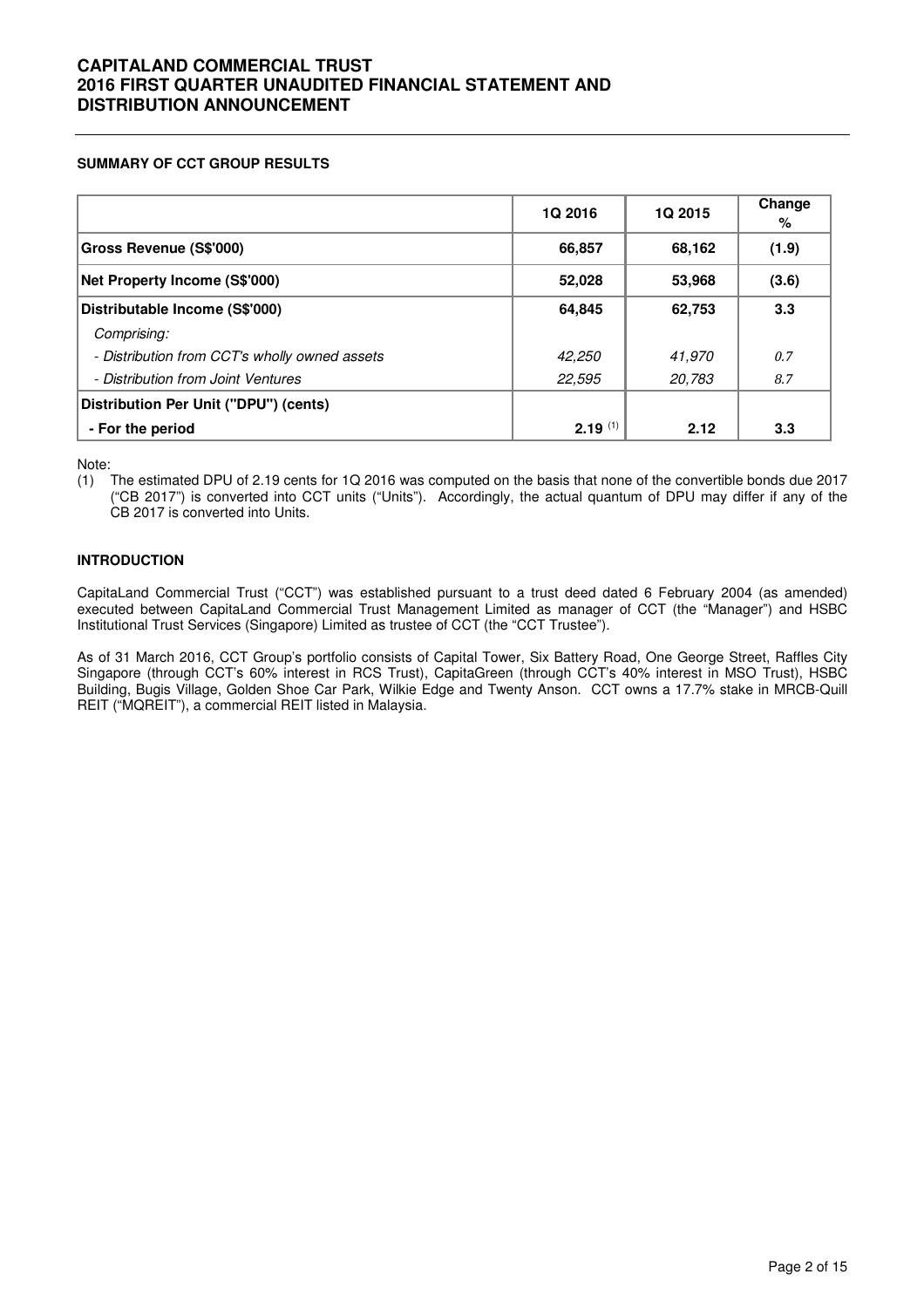#### **1(a)(i) Statement of Total Return & Distribution Statement (1Q 2016 vs 1Q 2015)**

| 1Q 2016<br>1Q 2015<br>1Q 2016<br>1Q 2015<br>Change<br><b>Statement of Total Return</b><br>Note<br>Change<br>S\$'000<br>S\$'000<br>S\$'000<br>S\$'000<br>$\%$<br>$\%$<br>7.1<br>Gross rental income<br>61,580<br>(1.4)<br>57,504<br>62,430<br>61,580<br>(3.8)<br>Car park income<br>2,755<br>2,914<br>(5.5)<br>2,755<br>2,863<br>(10.5)<br>3.4<br>Other income<br>2,522<br>2,818<br>2,522<br>2,440<br>1<br>68,162<br>62,807<br>6.4<br>66,857<br>(1.9)<br>66,857<br><b>Gross revenue</b><br>5.1<br>(3.9)<br>(1, 464)<br>(1,524)<br>(1, 464)<br>(1, 393)<br>Property management fees<br>$\overline{c}$<br>9.3<br>18.8<br>(5,968)<br>(5, 462)<br>(5,968)<br>(5,025)<br>Property tax<br>2.6<br>11.0<br>(7, 397)<br>(6,662)<br>Other property operating expenses<br>(7, 397)<br>(7,208)<br>4.5<br>13.4<br>Property operating expenses<br>(14, 829)<br>(14, 194)<br>(14, 829)<br>(13,080)<br>3<br>4.6<br>52,028<br>53,968<br>(3.6)<br>52,028<br>Net property income<br>49,727<br>Interest income<br>1,322<br>998<br>32.5<br>1,307<br>(67.5)<br>4,018<br>4<br>5<br>1,708<br><b>NM</b><br>24,303<br>3.4<br>Investment income<br>23,500<br>6<br>Amortisation of intangible asset<br>(44)<br>(172)<br>(44)<br>(172)<br>(74.4)<br>(74.4)<br>Asset management fees:<br>5.8<br>5.8<br>- Base fees<br>(1,302)<br>(1, 231)<br>(1, 302)<br>(1,231)<br>(3.9)<br>- Performance fees<br>(2, 361)<br>(2, 457)<br>(3.9)<br>(2, 361)<br>(2, 457)<br>7<br>(41.9)<br>(577)<br>(1,005)<br>(42.6)<br>(567)<br>(976)<br>Trust expenses<br>8<br>11.2<br>Finance costs<br>(9, 471)<br>(8,510)<br>11.3<br>(9, 458)<br>(8,505)<br>Net income before share of profit of associate and<br>41,303<br>41,591<br>(0.7)<br>63,906<br>63,904<br>$0.0\,$<br>joint ventures<br>Share of profit (net of tax) of:<br>9<br>1,820<br><b>NM</b><br>- Associate<br>38.4<br>- Joint ventures<br>10<br>20,576<br>14,868<br>$0.0\,$<br>Net income<br>61,879<br>6.2<br>58,279<br>63,906<br>63,904<br><b>NM</b><br>Dilution (loss) / gain on investment in associate<br>11<br>(18,903)<br><b>NM</b><br>2,629<br>61,879<br>39,376<br>63,906<br>66,533<br>Total return for the period before tax<br>57.1<br>(3.9)<br>12<br><b>NM</b><br><b>NM</b><br>Tax expense<br>(177)<br>(86)<br>(176)<br>61,702<br>39,290<br>(4.2)<br>Total return for the period after tax<br>57.0<br>63,730<br>66,533<br><b>Distribution Statement</b><br>Net income before share of profit of associate and<br>41,303<br>63,906<br>63,904<br>$0.0\,$<br>41,591<br>(0.7)<br>joint ventures<br><b>NM</b><br>Net tax and other adjustments<br>13<br>947<br>379<br><b>NM</b><br>939<br>(1, 151)<br>Distribution from joint ventures<br>14<br>22,595<br>20,783<br>8.7<br>$\overline{\phantom{a}}$<br>Distributable income to unitholders<br>64,845<br>3.3<br>62,753<br>64,845<br>62,753 |  |  | Group | <b>Trust</b> |  |     |  |
|------------------------------------------------------------------------------------------------------------------------------------------------------------------------------------------------------------------------------------------------------------------------------------------------------------------------------------------------------------------------------------------------------------------------------------------------------------------------------------------------------------------------------------------------------------------------------------------------------------------------------------------------------------------------------------------------------------------------------------------------------------------------------------------------------------------------------------------------------------------------------------------------------------------------------------------------------------------------------------------------------------------------------------------------------------------------------------------------------------------------------------------------------------------------------------------------------------------------------------------------------------------------------------------------------------------------------------------------------------------------------------------------------------------------------------------------------------------------------------------------------------------------------------------------------------------------------------------------------------------------------------------------------------------------------------------------------------------------------------------------------------------------------------------------------------------------------------------------------------------------------------------------------------------------------------------------------------------------------------------------------------------------------------------------------------------------------------------------------------------------------------------------------------------------------------------------------------------------------------------------------------------------------------------------------------------------------------------------------------------------------------------------------------------------------------------------------------------------------------------------------------------------------------------------------------------------------------------------------------------------------------------------------------------------------------------------------------------------------------------------------------------------------------------------------|--|--|-------|--------------|--|-----|--|
|                                                                                                                                                                                                                                                                                                                                                                                                                                                                                                                                                                                                                                                                                                                                                                                                                                                                                                                                                                                                                                                                                                                                                                                                                                                                                                                                                                                                                                                                                                                                                                                                                                                                                                                                                                                                                                                                                                                                                                                                                                                                                                                                                                                                                                                                                                                                                                                                                                                                                                                                                                                                                                                                                                                                                                                                      |  |  |       |              |  |     |  |
|                                                                                                                                                                                                                                                                                                                                                                                                                                                                                                                                                                                                                                                                                                                                                                                                                                                                                                                                                                                                                                                                                                                                                                                                                                                                                                                                                                                                                                                                                                                                                                                                                                                                                                                                                                                                                                                                                                                                                                                                                                                                                                                                                                                                                                                                                                                                                                                                                                                                                                                                                                                                                                                                                                                                                                                                      |  |  |       |              |  |     |  |
|                                                                                                                                                                                                                                                                                                                                                                                                                                                                                                                                                                                                                                                                                                                                                                                                                                                                                                                                                                                                                                                                                                                                                                                                                                                                                                                                                                                                                                                                                                                                                                                                                                                                                                                                                                                                                                                                                                                                                                                                                                                                                                                                                                                                                                                                                                                                                                                                                                                                                                                                                                                                                                                                                                                                                                                                      |  |  |       |              |  |     |  |
|                                                                                                                                                                                                                                                                                                                                                                                                                                                                                                                                                                                                                                                                                                                                                                                                                                                                                                                                                                                                                                                                                                                                                                                                                                                                                                                                                                                                                                                                                                                                                                                                                                                                                                                                                                                                                                                                                                                                                                                                                                                                                                                                                                                                                                                                                                                                                                                                                                                                                                                                                                                                                                                                                                                                                                                                      |  |  |       |              |  |     |  |
|                                                                                                                                                                                                                                                                                                                                                                                                                                                                                                                                                                                                                                                                                                                                                                                                                                                                                                                                                                                                                                                                                                                                                                                                                                                                                                                                                                                                                                                                                                                                                                                                                                                                                                                                                                                                                                                                                                                                                                                                                                                                                                                                                                                                                                                                                                                                                                                                                                                                                                                                                                                                                                                                                                                                                                                                      |  |  |       |              |  |     |  |
|                                                                                                                                                                                                                                                                                                                                                                                                                                                                                                                                                                                                                                                                                                                                                                                                                                                                                                                                                                                                                                                                                                                                                                                                                                                                                                                                                                                                                                                                                                                                                                                                                                                                                                                                                                                                                                                                                                                                                                                                                                                                                                                                                                                                                                                                                                                                                                                                                                                                                                                                                                                                                                                                                                                                                                                                      |  |  |       |              |  |     |  |
|                                                                                                                                                                                                                                                                                                                                                                                                                                                                                                                                                                                                                                                                                                                                                                                                                                                                                                                                                                                                                                                                                                                                                                                                                                                                                                                                                                                                                                                                                                                                                                                                                                                                                                                                                                                                                                                                                                                                                                                                                                                                                                                                                                                                                                                                                                                                                                                                                                                                                                                                                                                                                                                                                                                                                                                                      |  |  |       |              |  |     |  |
|                                                                                                                                                                                                                                                                                                                                                                                                                                                                                                                                                                                                                                                                                                                                                                                                                                                                                                                                                                                                                                                                                                                                                                                                                                                                                                                                                                                                                                                                                                                                                                                                                                                                                                                                                                                                                                                                                                                                                                                                                                                                                                                                                                                                                                                                                                                                                                                                                                                                                                                                                                                                                                                                                                                                                                                                      |  |  |       |              |  |     |  |
|                                                                                                                                                                                                                                                                                                                                                                                                                                                                                                                                                                                                                                                                                                                                                                                                                                                                                                                                                                                                                                                                                                                                                                                                                                                                                                                                                                                                                                                                                                                                                                                                                                                                                                                                                                                                                                                                                                                                                                                                                                                                                                                                                                                                                                                                                                                                                                                                                                                                                                                                                                                                                                                                                                                                                                                                      |  |  |       |              |  |     |  |
|                                                                                                                                                                                                                                                                                                                                                                                                                                                                                                                                                                                                                                                                                                                                                                                                                                                                                                                                                                                                                                                                                                                                                                                                                                                                                                                                                                                                                                                                                                                                                                                                                                                                                                                                                                                                                                                                                                                                                                                                                                                                                                                                                                                                                                                                                                                                                                                                                                                                                                                                                                                                                                                                                                                                                                                                      |  |  |       |              |  |     |  |
|                                                                                                                                                                                                                                                                                                                                                                                                                                                                                                                                                                                                                                                                                                                                                                                                                                                                                                                                                                                                                                                                                                                                                                                                                                                                                                                                                                                                                                                                                                                                                                                                                                                                                                                                                                                                                                                                                                                                                                                                                                                                                                                                                                                                                                                                                                                                                                                                                                                                                                                                                                                                                                                                                                                                                                                                      |  |  |       |              |  |     |  |
|                                                                                                                                                                                                                                                                                                                                                                                                                                                                                                                                                                                                                                                                                                                                                                                                                                                                                                                                                                                                                                                                                                                                                                                                                                                                                                                                                                                                                                                                                                                                                                                                                                                                                                                                                                                                                                                                                                                                                                                                                                                                                                                                                                                                                                                                                                                                                                                                                                                                                                                                                                                                                                                                                                                                                                                                      |  |  |       |              |  |     |  |
|                                                                                                                                                                                                                                                                                                                                                                                                                                                                                                                                                                                                                                                                                                                                                                                                                                                                                                                                                                                                                                                                                                                                                                                                                                                                                                                                                                                                                                                                                                                                                                                                                                                                                                                                                                                                                                                                                                                                                                                                                                                                                                                                                                                                                                                                                                                                                                                                                                                                                                                                                                                                                                                                                                                                                                                                      |  |  |       |              |  |     |  |
|                                                                                                                                                                                                                                                                                                                                                                                                                                                                                                                                                                                                                                                                                                                                                                                                                                                                                                                                                                                                                                                                                                                                                                                                                                                                                                                                                                                                                                                                                                                                                                                                                                                                                                                                                                                                                                                                                                                                                                                                                                                                                                                                                                                                                                                                                                                                                                                                                                                                                                                                                                                                                                                                                                                                                                                                      |  |  |       |              |  |     |  |
|                                                                                                                                                                                                                                                                                                                                                                                                                                                                                                                                                                                                                                                                                                                                                                                                                                                                                                                                                                                                                                                                                                                                                                                                                                                                                                                                                                                                                                                                                                                                                                                                                                                                                                                                                                                                                                                                                                                                                                                                                                                                                                                                                                                                                                                                                                                                                                                                                                                                                                                                                                                                                                                                                                                                                                                                      |  |  |       |              |  |     |  |
|                                                                                                                                                                                                                                                                                                                                                                                                                                                                                                                                                                                                                                                                                                                                                                                                                                                                                                                                                                                                                                                                                                                                                                                                                                                                                                                                                                                                                                                                                                                                                                                                                                                                                                                                                                                                                                                                                                                                                                                                                                                                                                                                                                                                                                                                                                                                                                                                                                                                                                                                                                                                                                                                                                                                                                                                      |  |  |       |              |  |     |  |
|                                                                                                                                                                                                                                                                                                                                                                                                                                                                                                                                                                                                                                                                                                                                                                                                                                                                                                                                                                                                                                                                                                                                                                                                                                                                                                                                                                                                                                                                                                                                                                                                                                                                                                                                                                                                                                                                                                                                                                                                                                                                                                                                                                                                                                                                                                                                                                                                                                                                                                                                                                                                                                                                                                                                                                                                      |  |  |       |              |  |     |  |
|                                                                                                                                                                                                                                                                                                                                                                                                                                                                                                                                                                                                                                                                                                                                                                                                                                                                                                                                                                                                                                                                                                                                                                                                                                                                                                                                                                                                                                                                                                                                                                                                                                                                                                                                                                                                                                                                                                                                                                                                                                                                                                                                                                                                                                                                                                                                                                                                                                                                                                                                                                                                                                                                                                                                                                                                      |  |  |       |              |  |     |  |
|                                                                                                                                                                                                                                                                                                                                                                                                                                                                                                                                                                                                                                                                                                                                                                                                                                                                                                                                                                                                                                                                                                                                                                                                                                                                                                                                                                                                                                                                                                                                                                                                                                                                                                                                                                                                                                                                                                                                                                                                                                                                                                                                                                                                                                                                                                                                                                                                                                                                                                                                                                                                                                                                                                                                                                                                      |  |  |       |              |  |     |  |
|                                                                                                                                                                                                                                                                                                                                                                                                                                                                                                                                                                                                                                                                                                                                                                                                                                                                                                                                                                                                                                                                                                                                                                                                                                                                                                                                                                                                                                                                                                                                                                                                                                                                                                                                                                                                                                                                                                                                                                                                                                                                                                                                                                                                                                                                                                                                                                                                                                                                                                                                                                                                                                                                                                                                                                                                      |  |  |       |              |  |     |  |
|                                                                                                                                                                                                                                                                                                                                                                                                                                                                                                                                                                                                                                                                                                                                                                                                                                                                                                                                                                                                                                                                                                                                                                                                                                                                                                                                                                                                                                                                                                                                                                                                                                                                                                                                                                                                                                                                                                                                                                                                                                                                                                                                                                                                                                                                                                                                                                                                                                                                                                                                                                                                                                                                                                                                                                                                      |  |  |       |              |  |     |  |
|                                                                                                                                                                                                                                                                                                                                                                                                                                                                                                                                                                                                                                                                                                                                                                                                                                                                                                                                                                                                                                                                                                                                                                                                                                                                                                                                                                                                                                                                                                                                                                                                                                                                                                                                                                                                                                                                                                                                                                                                                                                                                                                                                                                                                                                                                                                                                                                                                                                                                                                                                                                                                                                                                                                                                                                                      |  |  |       |              |  |     |  |
|                                                                                                                                                                                                                                                                                                                                                                                                                                                                                                                                                                                                                                                                                                                                                                                                                                                                                                                                                                                                                                                                                                                                                                                                                                                                                                                                                                                                                                                                                                                                                                                                                                                                                                                                                                                                                                                                                                                                                                                                                                                                                                                                                                                                                                                                                                                                                                                                                                                                                                                                                                                                                                                                                                                                                                                                      |  |  |       |              |  |     |  |
|                                                                                                                                                                                                                                                                                                                                                                                                                                                                                                                                                                                                                                                                                                                                                                                                                                                                                                                                                                                                                                                                                                                                                                                                                                                                                                                                                                                                                                                                                                                                                                                                                                                                                                                                                                                                                                                                                                                                                                                                                                                                                                                                                                                                                                                                                                                                                                                                                                                                                                                                                                                                                                                                                                                                                                                                      |  |  |       |              |  |     |  |
|                                                                                                                                                                                                                                                                                                                                                                                                                                                                                                                                                                                                                                                                                                                                                                                                                                                                                                                                                                                                                                                                                                                                                                                                                                                                                                                                                                                                                                                                                                                                                                                                                                                                                                                                                                                                                                                                                                                                                                                                                                                                                                                                                                                                                                                                                                                                                                                                                                                                                                                                                                                                                                                                                                                                                                                                      |  |  |       |              |  |     |  |
|                                                                                                                                                                                                                                                                                                                                                                                                                                                                                                                                                                                                                                                                                                                                                                                                                                                                                                                                                                                                                                                                                                                                                                                                                                                                                                                                                                                                                                                                                                                                                                                                                                                                                                                                                                                                                                                                                                                                                                                                                                                                                                                                                                                                                                                                                                                                                                                                                                                                                                                                                                                                                                                                                                                                                                                                      |  |  |       |              |  |     |  |
|                                                                                                                                                                                                                                                                                                                                                                                                                                                                                                                                                                                                                                                                                                                                                                                                                                                                                                                                                                                                                                                                                                                                                                                                                                                                                                                                                                                                                                                                                                                                                                                                                                                                                                                                                                                                                                                                                                                                                                                                                                                                                                                                                                                                                                                                                                                                                                                                                                                                                                                                                                                                                                                                                                                                                                                                      |  |  |       |              |  |     |  |
|                                                                                                                                                                                                                                                                                                                                                                                                                                                                                                                                                                                                                                                                                                                                                                                                                                                                                                                                                                                                                                                                                                                                                                                                                                                                                                                                                                                                                                                                                                                                                                                                                                                                                                                                                                                                                                                                                                                                                                                                                                                                                                                                                                                                                                                                                                                                                                                                                                                                                                                                                                                                                                                                                                                                                                                                      |  |  |       |              |  |     |  |
|                                                                                                                                                                                                                                                                                                                                                                                                                                                                                                                                                                                                                                                                                                                                                                                                                                                                                                                                                                                                                                                                                                                                                                                                                                                                                                                                                                                                                                                                                                                                                                                                                                                                                                                                                                                                                                                                                                                                                                                                                                                                                                                                                                                                                                                                                                                                                                                                                                                                                                                                                                                                                                                                                                                                                                                                      |  |  |       |              |  |     |  |
|                                                                                                                                                                                                                                                                                                                                                                                                                                                                                                                                                                                                                                                                                                                                                                                                                                                                                                                                                                                                                                                                                                                                                                                                                                                                                                                                                                                                                                                                                                                                                                                                                                                                                                                                                                                                                                                                                                                                                                                                                                                                                                                                                                                                                                                                                                                                                                                                                                                                                                                                                                                                                                                                                                                                                                                                      |  |  |       |              |  |     |  |
|                                                                                                                                                                                                                                                                                                                                                                                                                                                                                                                                                                                                                                                                                                                                                                                                                                                                                                                                                                                                                                                                                                                                                                                                                                                                                                                                                                                                                                                                                                                                                                                                                                                                                                                                                                                                                                                                                                                                                                                                                                                                                                                                                                                                                                                                                                                                                                                                                                                                                                                                                                                                                                                                                                                                                                                                      |  |  |       |              |  |     |  |
|                                                                                                                                                                                                                                                                                                                                                                                                                                                                                                                                                                                                                                                                                                                                                                                                                                                                                                                                                                                                                                                                                                                                                                                                                                                                                                                                                                                                                                                                                                                                                                                                                                                                                                                                                                                                                                                                                                                                                                                                                                                                                                                                                                                                                                                                                                                                                                                                                                                                                                                                                                                                                                                                                                                                                                                                      |  |  |       |              |  |     |  |
|                                                                                                                                                                                                                                                                                                                                                                                                                                                                                                                                                                                                                                                                                                                                                                                                                                                                                                                                                                                                                                                                                                                                                                                                                                                                                                                                                                                                                                                                                                                                                                                                                                                                                                                                                                                                                                                                                                                                                                                                                                                                                                                                                                                                                                                                                                                                                                                                                                                                                                                                                                                                                                                                                                                                                                                                      |  |  |       |              |  |     |  |
|                                                                                                                                                                                                                                                                                                                                                                                                                                                                                                                                                                                                                                                                                                                                                                                                                                                                                                                                                                                                                                                                                                                                                                                                                                                                                                                                                                                                                                                                                                                                                                                                                                                                                                                                                                                                                                                                                                                                                                                                                                                                                                                                                                                                                                                                                                                                                                                                                                                                                                                                                                                                                                                                                                                                                                                                      |  |  |       |              |  | 3.3 |  |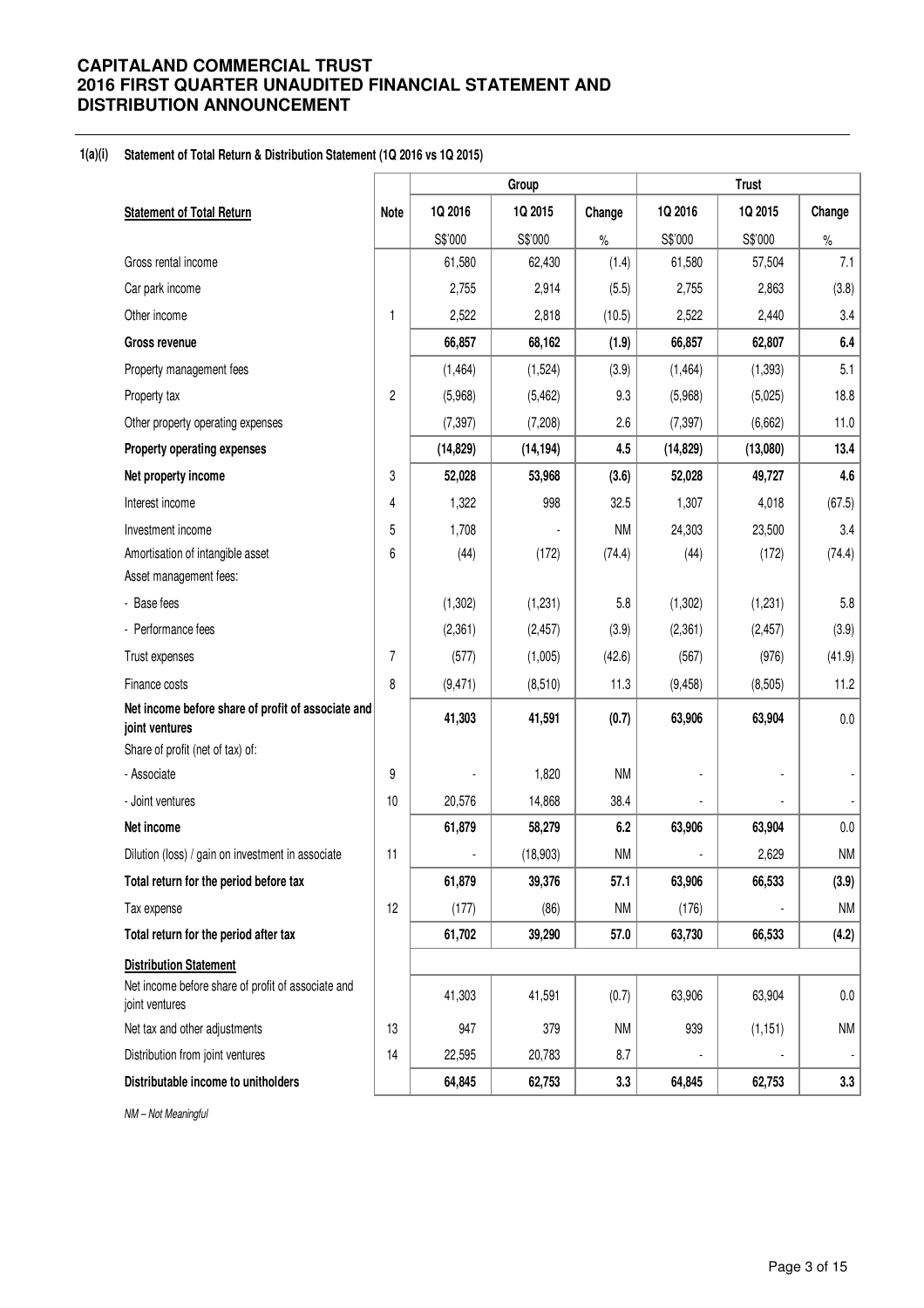## Notes:

(1) Other income includes the following:

(a) Yield stabilization income of S\$0.04 million accrued in 1Q 2016 for Twenty Anson (1Q 2015: S\$0.2 million). The amount was accrued pursuant to a Deed of Yield Stabilization ('YS Deed') dated 22 March 2012 in relation to the acquisition of 100% equity interest in FirstOffice Pte. Ltd. ("FOPL"), whereby a yield stabilization sum of S\$17.1 million was provided to achieve a stabilized yield of up to 5.5% per annum of the property purchase value of S\$430.0 million for a period of 3.5 years. The YS Deed was assigned to CCT upon the transfer of Twenty Anson to CCT on 1 July 2015. CCT will continue to utilize the yield stabilization sum to top up any shortfall or deficiency in the property income of Twenty Anson until the sum is fully utilized. As at 31 March 2016, the balance yield stabilization sum was S\$3.4 million; and

- (b) Recovery from tenants and licence income. Recovery from tenants was lower in 1Q 2016 as compared with 1Q 2015.
- (2) The increase in property tax in 1Q 2016 from 1Q 2015 was primarily due to higher annual values.
- (3) The following items have been included in arriving at net property income:

|         | Group   |        | Trust   |         |        |  |
|---------|---------|--------|---------|---------|--------|--|
| 1Q 2016 | 1Q 2015 | Change | 1Q 2016 | 1Q 2015 | Change |  |
| S\$'000 | S\$'000 | %      | S\$'000 | S\$'000 | %      |  |
| 397     | 384     | 3.41   | 397     | 338     | 7.5    |  |

Depreciation & amortisation of lease incentives

(4) Interest income includes the following:

|                                                                 | Group              |                    |             | <b>Trust</b>       |                    |             |  |
|-----------------------------------------------------------------|--------------------|--------------------|-------------|--------------------|--------------------|-------------|--|
|                                                                 | 1Q 2016<br>S\$'000 | 1Q 2015<br>S\$'000 | Change<br>% | 1Q 2016<br>S\$'000 | 1Q 2015<br>S\$'000 | Change<br>% |  |
| Interest income from cash balance                               | 99                 | 115                | (13.9)      | 84                 | 96                 | (12.5)      |  |
| Interest income from shareholder's loan to MSO Trust            | 1,223              | 883                | 38.5        | 1,223              | 883                | 38.5        |  |
| Interest income from shareholder's loan to FOPL <sup>(4a)</sup> |                    |                    |             |                    | 3,039              | NM          |  |
| Total                                                           | 1,322              | 998                | 32.5        | 1,307              | 4,018              | (67.5)      |  |

(4a) FOPL repaid the shareholder's loan from CCT on 1 July 2015.

- (5) Investment income for the Trust relates to distributions from the Joint Ventures (RCS Trust and MSO Trust) and MQREIT in 1Q 2016, while that for 1Q 2015 relates to distributions from RCS Trust and MQREIT. For the Group, it relates to the gross distributions from MQREIT in 1Q 2016.
- (6) This relates to the amortisation of yield stabilization sum in relation to Twenty Anson. The amount was computed based on a net property yield of 4.0% per annum for Twenty Anson.
- (7) The drop in trust expenses for 1Q 2016 from 1Q 2015 was mainly due to lower unitholders expenses and professional fees.
- (8) Finance costs include the following:

|                                         |         | Group   |        |         | <b>Trust</b> |        |  |  |
|-----------------------------------------|---------|---------|--------|---------|--------------|--------|--|--|
|                                         | 1Q 2016 | 1Q 2015 | Change | 1Q 2016 | 1Q 2015      | Change |  |  |
|                                         | S\$'000 | S\$'000 | $\%$   | S\$'000 | S\$'000      | $\%$   |  |  |
| Interest cost <sup>(8a)</sup>           | 8,075   | 7,674   | 5.2    | 8,075   | 7,674        | 5.2    |  |  |
| Amortisation and transaction costs (8b) | ,396    | 836     | 67.0   | ,383    | 831          | 66.4   |  |  |
| Total                                   | 9,471   | 8,510   | 11.3   | 9,458   | 8,505        | 11.2   |  |  |

(8a) Increase in interest cost for 1Q 2016 from 1Q 2015 was mainly due to higher borrowings and average interest costs.

(8b) Higher amortisation and transaction costs in 1Q 2016 versus 1Q 2015 primarily due to upfront fees incurred on new bank borrowings.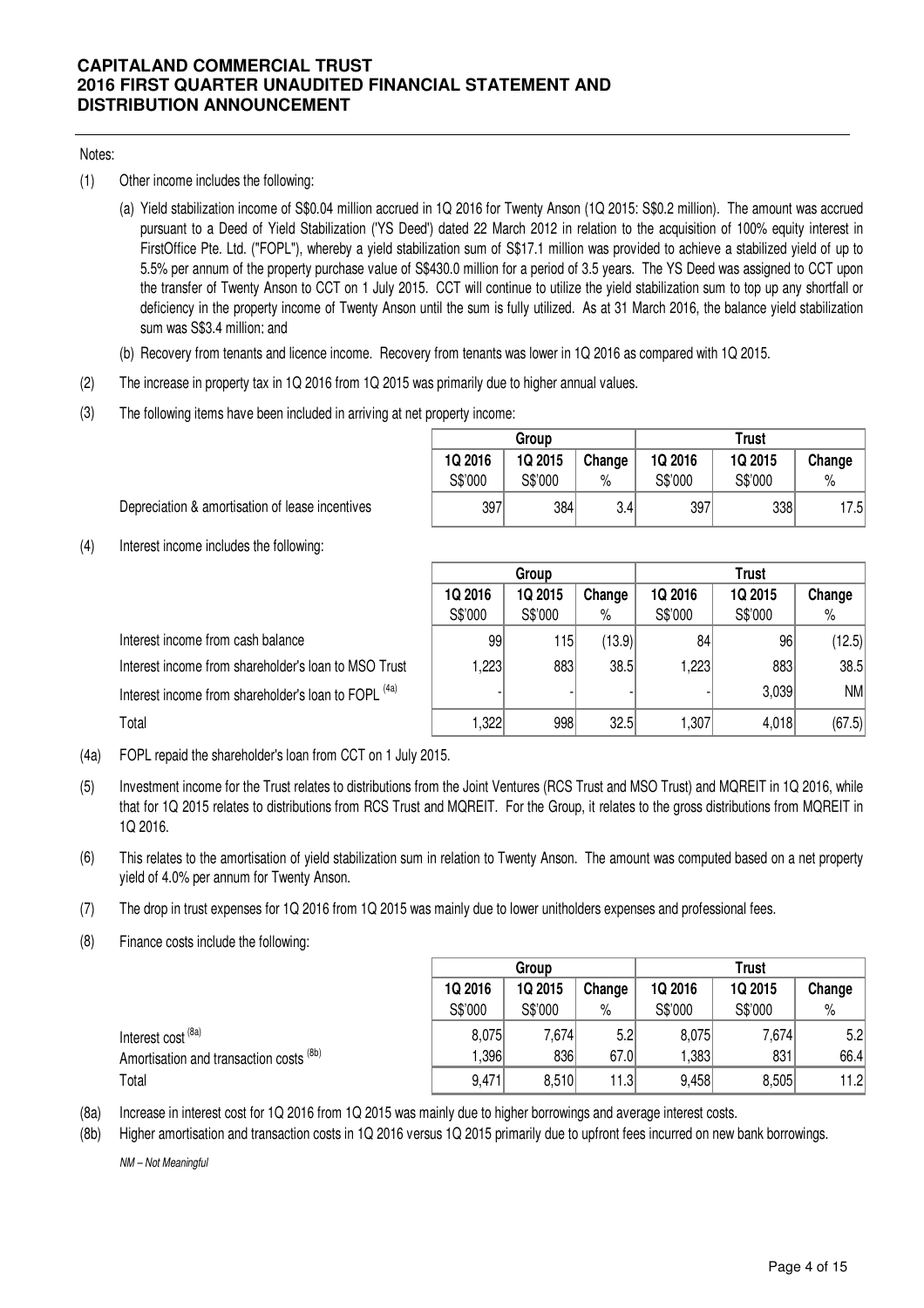- (9) Share of profit of associate in 1Q 2015 relates to CCT's then 30% share of MQREIT's results. Investment by CCT in MQREIT was reduced to 17.7% and reclassified to an available-for-sale investment in 1Q 2015. Therefore, there was no share of profit of associate in 1Q 2016.
- (10) Share of profit of joint ventures relates to CCT's 60% interest in RCS Trust (owns Raffles City Singapore) and 40% interest in MSO Trust (owns CapitaGreen), which are derived as follows:

|                                       | Group     |           |        |
|---------------------------------------|-----------|-----------|--------|
|                                       | 1Q 2016   | 1Q 2015   | Change |
|                                       | S\$'000   | S\$'000   | $\%$   |
| Gross revenue (10a)                   | 42,852    | 35,730    | 19.9   |
| Property operating expenses           | (10, 425) | (10, 804) | (3.5)  |
| Net property income <sup>(10a)</sup>  | 32,427    | 24,926    | 30.1   |
| Finance costs (10b)                   | (9,332)   | (7,582)   | 23.1   |
| Trust and other expenses (10c)        | (2,519)   | (2, 476)  | 1.7    |
| Profit of joint ventures (net of tax) | 20,576    | 14,868    | 38.4   |

- (10a) The increase in gross revenue and net property income were largely due to contributions from progressive commencement of leases at CapitaGreen. CCT's 40% interest in gross revenue of MSO Trust was S\$6.8 million in 1Q 2016 (1Q 2015: S\$0.06 million) and net property income was S\$5.0 million in 1Q 2016 (1Q 2015: loss of S\$1.4 million).
- (10b) The increase was largely due to higher cost of borrowings by MSO Trust. Finance costs of MSO Trust in 1Q 2016 was S\$4.0 million (1Q 2015: S\$2.4 million).
- (10c) Includes asset management fees.
- (11) Dilution (loss)/gain on investment in associate for the Group and Trust in 1Q 2015 relates to the marked-to-market loss on the investment of MQREIT, which was reclassified from an associate to available-for-sale investment.
- (12) Included in tax expense for the Group and the Trust in 1Q 2016 was withholding tax paid for MQREIT's distribution.
- (13) Included in net tax and other adjustments are the following:

|                                              | Group   |          |           | <b>Trust</b> |          |           |
|----------------------------------------------|---------|----------|-----------|--------------|----------|-----------|
|                                              | 1Q 2016 | 1Q 2015  | Change    | 1Q 2016      | 1Q 2015  | Change    |
|                                              | S\$'000 | S\$'000  | $\%$      | S\$'000      | S\$'000  | $\%$      |
| Asset management fee payable in Units        | 966     | 950      | 1.7       | 966          | 950      | 1.7       |
| Trustee's fees                               | 163     | 155      | 5.2       | 163          | 155      | 5.2       |
| Amortisation and transaction costs           | 1,396   | 836      | 67.0      | 1,383        | 831      | 66.4      |
| Net loss / (profits) from subsidiaries (13a) | 8       | (1, 189) | <b>NM</b> |              |          |           |
| Tax-exempt income retained (13b)             | (1,604) |          | <b>NM</b> | (1,604)      | (1,689)  | (5.0)     |
| Temporary differences and other adjustments  | 18      | (373)    | <b>NM</b> | 31           | (1,398)  | <b>NM</b> |
| Total                                        | 947     | 379      | <b>NM</b> | 939          | (1, 151) | <b>NM</b> |

- (13a) Included in net loss / (profits) from subsidiaries in 1Q 2015 were mainly profits from FOPL of S\$1.2 million. The marginal net loss in 1Q2016 was attributed to CCT MTN Pte. Ltd., as profit at FOPL was negligible due to the transfer of Twenty Anson to CCT in 2015.
- (13b) This mainly relates to retained net tax-exempt income from MQREIT. There was no tax-exempt income retained for the Group in 1Q2015 since MQREIT was then an assoicate but the investment in MQREIT is now classified as available-for-sale investment. The retained amount may be used for anticipated capital expenditure and/or distribution to unitholders.
- (14) This relates to CCT's 60% interest in RCS Trust's and 40% interest in MSO Trust's distribution in 1Q 2016. For 1Q 2015, it relates to CCT's 60% interest in RCS Trust's distribution.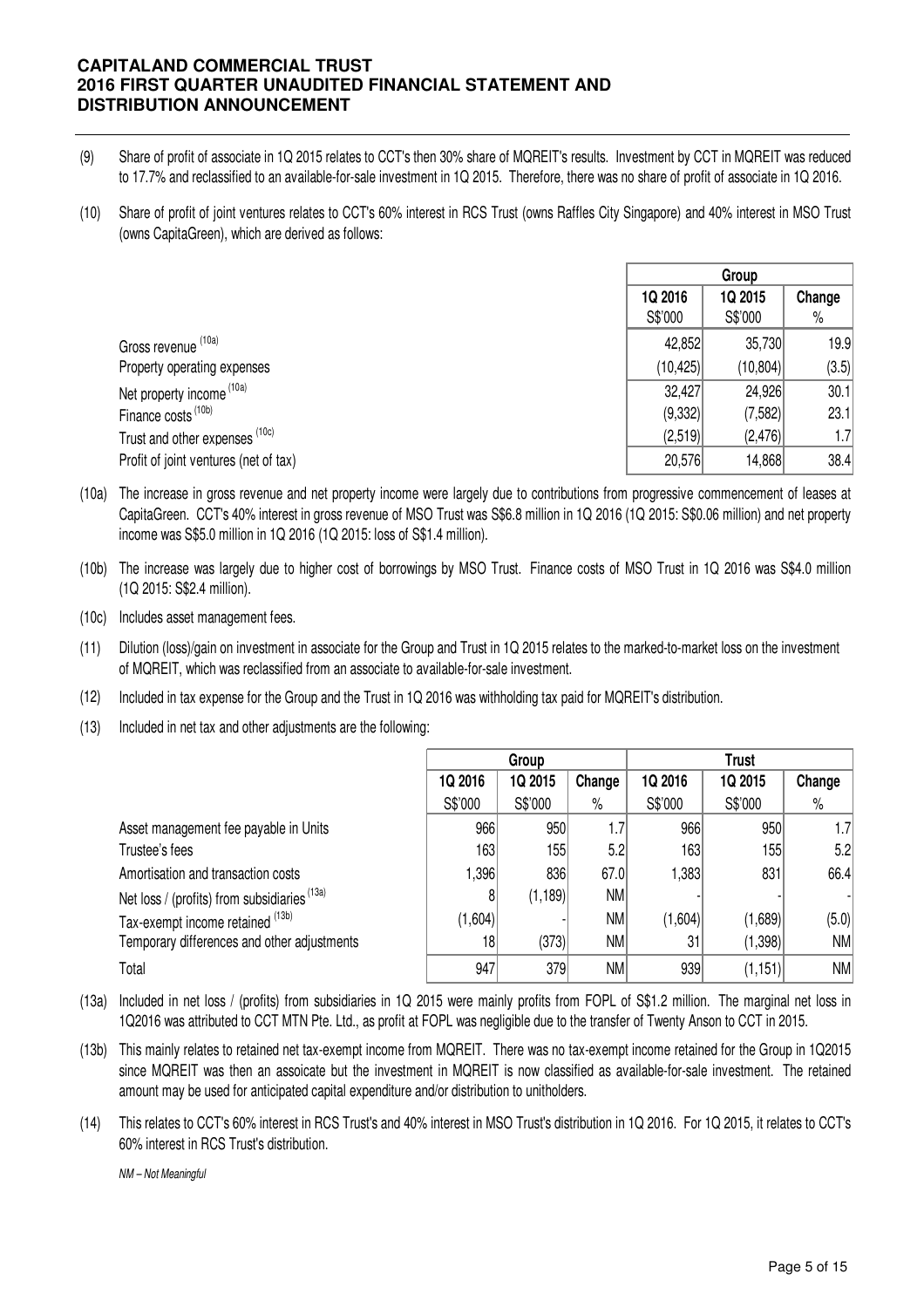## **1(b)(i) Statement of Financial Position as at 31 March 2016 vs 31 December 2015**

|                                          |             | Group                 |             | <b>Trust</b>   |             |             |           |
|------------------------------------------|-------------|-----------------------|-------------|----------------|-------------|-------------|-----------|
|                                          | <b>Note</b> | 31 Mar 2016           | 31 Dec 2015 | Change         | 31 Mar 2016 | 31 Dec 2015 | Change    |
|                                          |             | S\$'000               | S\$'000     | $\%$           | S\$'000     | S\$'000     | $\%$      |
| Non-current assets                       |             |                       |             |                |             |             |           |
| Plant and equipment                      |             | 1,194                 | 1,272       | (6.1)          | 1,194       | 1,272       | (6.1)     |
| Investment properties                    |             | 4,962,341             | 4,961,700   | 0.0            | 4,962,341   | 4,961,700   | $0.0\,$   |
| Subsidiaries                             | 1           | $\tilde{\phantom{a}}$ |             | $\blacksquare$ | 167,657     | 167,657     |           |
| Available-for-sale investment            | 2           | 44,189                | 41,621      | 6.2            | 44,189      | 41,621      | 6.2       |
| Joint ventures                           | 3           | 1,444,475             | 1,452,447   | (0.5)          | 1,000,012   | 997,780     | 0.2       |
| Intangible asset                         | 4           | 3,372                 | 3,416       | (1.3)          | 3,372       | 3,416       | (1.3)     |
| Financial derivatives                    | 5           | 2,650                 | 5,611       | (52.8)         | 2,650       | 5,611       | (52.8)    |
| <b>Total non-current assets</b>          |             | 6,458,221             | 6,466,067   | (0.1)          | 6,181,415   | 6,179,057   | 0.0       |
| <b>Current assets</b>                    |             |                       |             |                |             |             |           |
| Trade and other receivables              |             | 44,673                | 43,540      | 2.6            | 44,670      | 43,451      | 2.8       |
| Cash and cash equivalents                |             | 46,395                | 81,212      | (42.9)         | 32,344      | 67,151      | (51.8)    |
| Financial derivatives                    | 6           | 345                   | 1,726       | (80.0)         | 345         | 1,726       | (80.0)    |
| <b>Total current assets</b>              |             | 91,413                | 126,478     | (27.7)         | 77,359      | 112,328     | (31.1)    |
| <b>Total assets</b>                      | 7           | 6,549,634             | 6,592,545   | (0.7)          | 6,258,774   | 6,291,385   | (0.5)     |
| <b>Current liabilities</b>               |             |                       |             |                |             |             |           |
| Trade and other payables                 | 8           | 41,131                | 37,263      | 10.4           | 203,853     | 199,900     | 2.0       |
| Current portion of security deposits     |             | 12,963                | 8,611       | 50.5           | 12,963      | 8,611       | 50.5      |
| Financial derivatives                    | 6           | 885                   |             | <b>NM</b>      | 885         |             | <b>NM</b> |
| Current tax payable                      |             | 68                    | 64          | 6.3            | 67          | 60          | 11.7      |
| <b>Total current liabilities</b>         |             | 55,047                | 45,938      | 19.8           | 217,768     | 208,571     | 4.4       |
| Non-current liabilities                  |             |                       |             |                |             |             |           |
| Non-current portion of security deposits |             | 28,258                | 31,848      | (11.3)         | 28,258      | 31,848      | (11.3)    |
| Interest-bearing liabilities             | 9           | 1,132,255             | 1,083,623   | 4.5            | 1,132,255   | 1,083,623   | 4.5       |
| Convertible bonds                        | 10          | 171,812               | 171,281     | 0.3            | 171,812     | 171,281     | 0.3       |
| Financial derivatives                    | 5           | 27,602                | 25,719      | 7.3            | 27,602      | 25,719      | 7.3       |
| <b>Total non-current liabilities</b>     |             | 1,359,927             | 1,312,471   | 3.6            | 1,359,927   | 1,312,471   | 3.6       |
| <b>Total liabilities</b>                 |             | 1,414,974             | 1,358,409   | 4.2            | 1,577,695   | 1,521,042   | 3.7       |
| Net assets                               |             | 5,134,660             | 5,234,136   | (1.9)          | 4,681,079   | 4,770,343   | (1.9)     |
| Unitholders' funds                       |             | 5,134,660             | 5,234,136   | (1.9)          | 4,681,079   | 4,770,343   | (1.9)     |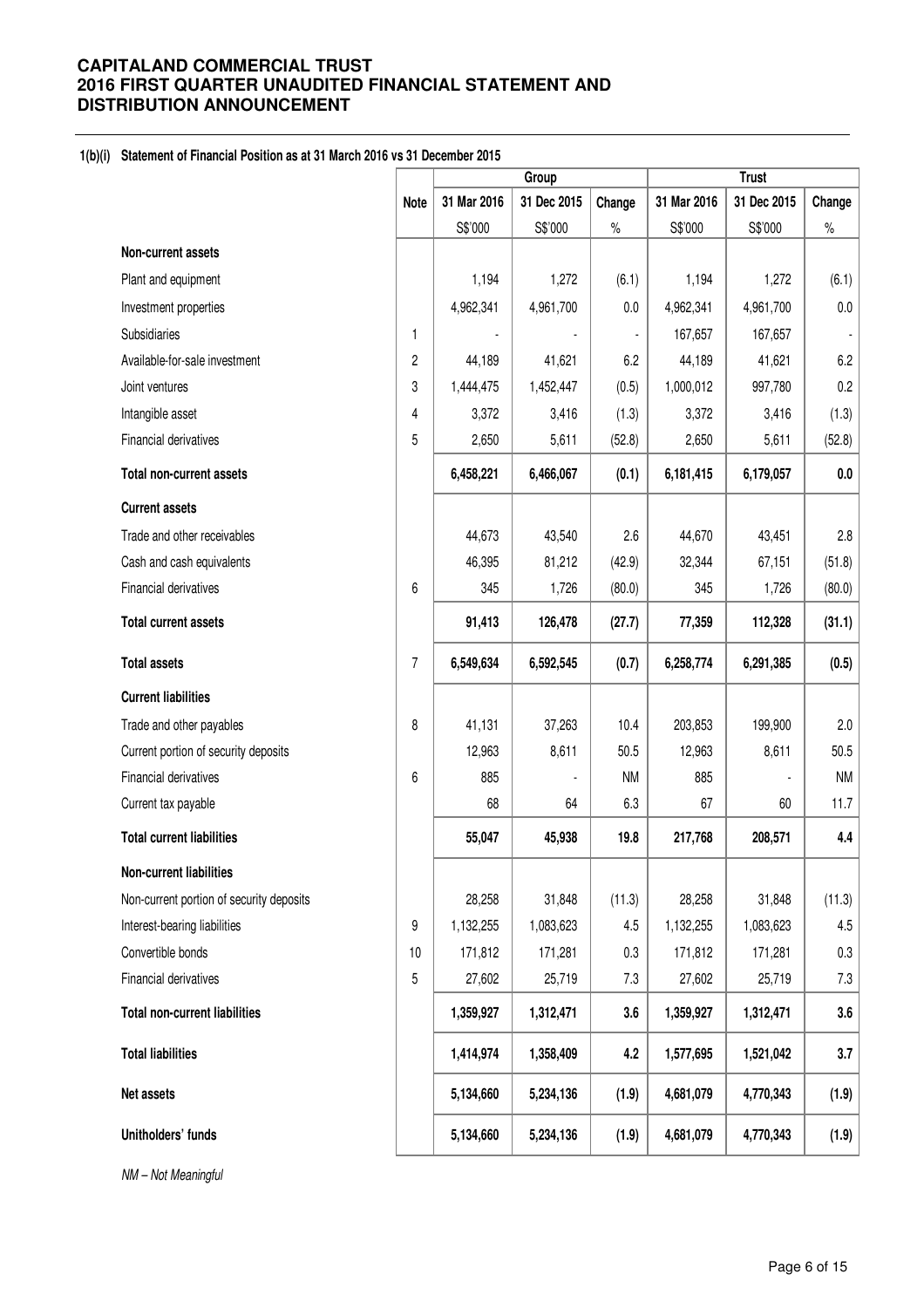#### Notes:

- (1) This relates to the investments in wholly-owned subsidiaries, CCT MTN Pte. Ltd. and FOPL.
- (2) This relates to CCT's 17.7% stake in MQREIT. The increase in value of MQREIT as at 31 March 2016 from 31 December 2015 was due to increase in its unit price as well as the strengthening of the Malaysian Ringgit against Singapore Dollar.
- (3) This relates to 60% interest in RCS Trust and 40% interest in MSO Trust (including the unitholders' loans to MSO Trust).
- (4) This relates primarily to the unamortised yield stabilization sum receivable by the Group in relation to Twenty Anson.
- (5) This relates to the fair values of cross currency swaps.
- (6) This relates to the fair values of interest rate swaps.
- (7) Total assets were S\$6,549.6 million as at 31 March 2016 (31 December 2015: S\$6,592.5 million). Total deposited property value, including CCT's 60% interest in RCS Trust and 40% interest in MSO Trust as at 31 March 2016 was S\$7,696.9 million (31 December 2015: S\$7,721.5 million).
- (8) Included in Trade and other payables of the Trust is the balance purchase consideration of S\$163.1 million payable by the Trust to its subsidiary, FOPL, in respect of the transfer of Twenty Anson on 1 July 2015.
- (9) Interest-bearing liabilities under non-current liabilities as at 31 March 2016 comprised:
	- a) Unsecured fixed rate notes totaling S\$150.0 million; JPY24.9 billion and HKD585.0 million (hedged via cross currency swaps to S\$425.8 million); and
	- b) Unsecured bank borrowings of S\$571.6 million.
- (10) This relates to the liability component of CB 2017 of principal amount S\$175.0 million which was measured at amortised cost.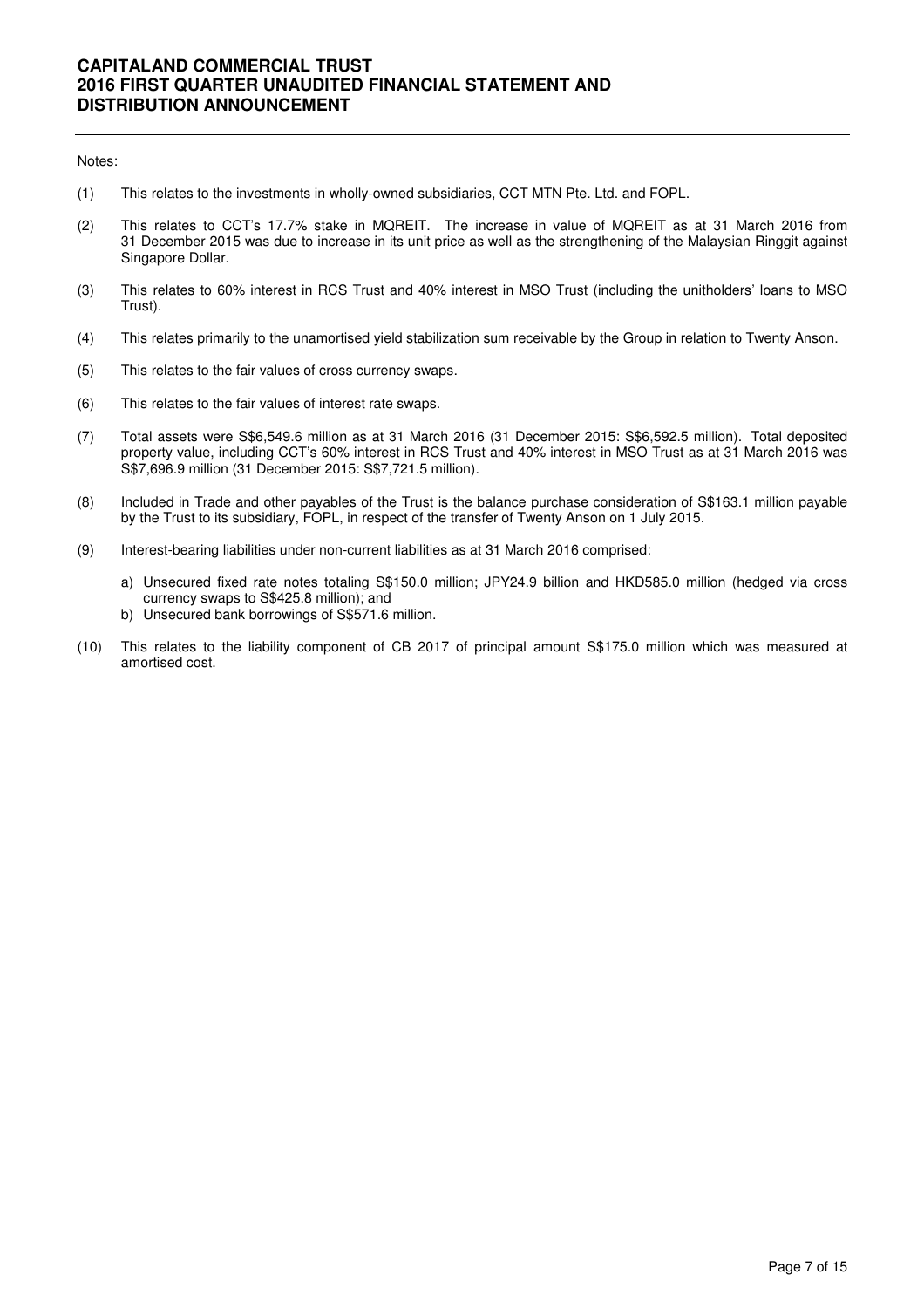## **1(b)(ii) Aggregate amount of borrowings and debt securities**

|                                                 | <b>Group and Trust</b> |             |        |  |
|-------------------------------------------------|------------------------|-------------|--------|--|
|                                                 | 31 Mar 2016            | 31 Dec 2015 | Change |  |
|                                                 | S\$'000                | S\$'000     | $\%$   |  |
| <b>Unsecured borrowings</b>                     |                        |             |        |  |
| Amount repayable after one year                 | 1,307,683              | 1,258,918   | 3.9    |  |
| Less: Unamortised portion of transactions costs | (3,616)                | (4.014)     | (9.9)  |  |
| Net unsecured borrowings after one year         | 1,304,067              | 1,254,904   | 3.9    |  |

# **For information only** (1)

CCT's 60% interest in RCS Trust's and CCT's 40% interest in MSO Trust's aggregate amount of borrowings are as follows:

|                                                 | For information only       |                |        |
|-------------------------------------------------|----------------------------|----------------|--------|
|                                                 | 31 Mar 2016<br>31 Dec 2015 |                | Change |
|                                                 | <i>S\$'000</i>             | <i>S\$'000</i> | %      |
| <b>Secured borrowings</b>                       |                            |                |        |
| Amount repayable after one year                 | $356,000^{(2)}$            | 356,000 (2)    |        |
| Less: Unamortised portion of transactions costs | (1,674)                    | (1,764)        | (5.1)  |
| Net repayable after one year                    | 354,326                    | 354,236        | 0.0    |
| Amount repayable within one year                | 639,780 (3)                | 626,400 (3)    | 2.1    |
| Less: Unamortised portion of transactions costs | (353)                      | (742)          | (52.4) |
| Net repayable within one year                   | 639,427                    | 625,658        | 2.2    |
| <b>Total secured borrowings</b>                 | 993,753                    | 979,894        | 1.4    |

#### Notes:

(1) CCT's interest in the aggregate borrowings of RCS Trust and MSO Trust are not included under total borrowings in the statement of financial position.

- (2) This relates to CCT's 40% interest in MSO Trust's borrowings due in 2020.
- (3) This relates to CCT's 60% interest in RCS Trust's borrowings. Unsecured bank loan facilities are in place to refinance the borrowings due on 21 June 2016.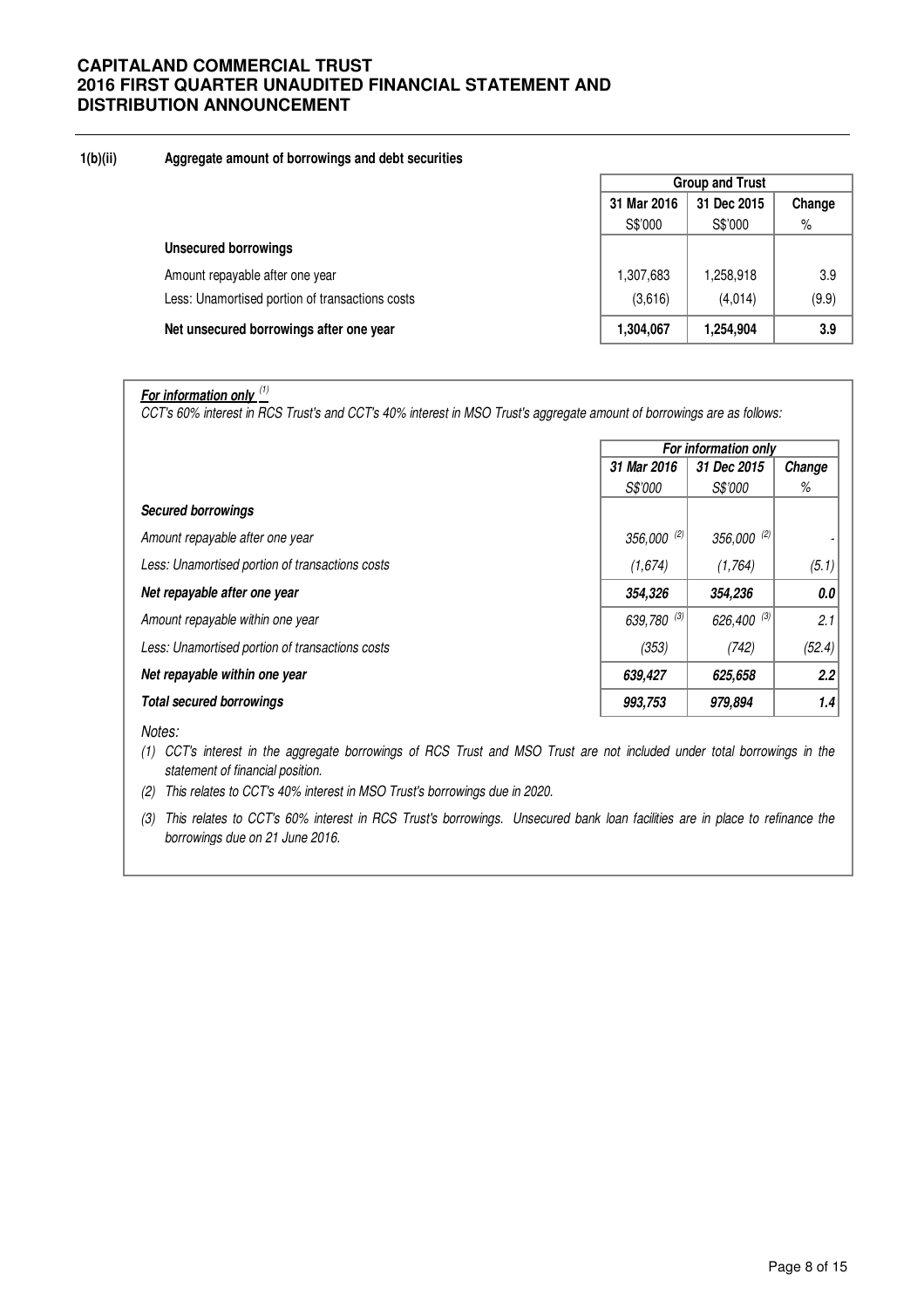#### **1(c) Statement of Cash Flow (1Q 2016 vs 1Q 2015)**

|                                                          |             | Group      |            |
|----------------------------------------------------------|-------------|------------|------------|
|                                                          |             | 1Q 2016    | 1Q 2015    |
|                                                          | <b>Note</b> | S\$'000    | S\$'000    |
| <b>Operating activities</b>                              |             |            |            |
| Total return for the period before tax                   |             | 61,879     | 39,376     |
| <b>Adjustments for:</b>                                  |             |            |            |
| Share of profit of associate and joint ventures          |             | (20, 576)  | (16, 688)  |
| Amortisation of lease incentives                         |             | 318        | 311        |
| Amortisation of intangible asset                         |             | 44         | 172        |
| Depreciation of plant and equipment                      |             | 79         | 73         |
| Finance costs                                            |             | 9,471      | 8,510      |
| Interest income                                          |             | (1, 322)   | (998)      |
| Asset management fees paid and payable in Units          |             | 966        | 950        |
| Distributions from available-for-sale investment         |             | (1,708)    |            |
| Dilution loss on investment in associate                 |             |            | 18,903     |
| Foreign Exchange loss                                    |             |            | 268        |
| Operating income before working capital changes          |             | 49,151     | 50,877     |
| <b>Changes in working capital</b>                        |             |            |            |
| Trade and other receivables                              |             | 408        | (854)      |
| Trade and other payables                                 |             | (1, 170)   | 1,004      |
| Security deposits                                        |             | 761        | 1,115      |
| Cash generated from operating activities                 |             | 49,150     | 52,142     |
| Tax expenses paid                                        |             | (172)      |            |
| Net cash from operating activities                       |             | 48,978     | 52,142     |
| <b>Investing activities</b>                              |             |            |            |
| Capital expenditure on investment properties             |             | (1, 499)   | (6,618)    |
| Purchase of plant and equipment                          |             |            | (71)       |
| Distribution received from available-for-sale investment |             | 1,708      |            |
| Distributions received from associate and joint venture  |             | 22,014     | 23,595     |
| Interest income received                                 |             | 532        | 90         |
| Net cash from investing activities                       |             | 22,755     | 16,996     |
| <b>Financing activities</b>                              |             |            |            |
| Interest paid                                            |             | (9,508)    | (7, 178)   |
| Distribution to unitholders                              |             | (121, 042) | (118, 118) |
| Proceeds from interest-bearing liabilities               | 1           | 224,000    | 100,000    |
| Repayment of interest-bearing liabilities                | 2           | (200,000)  | (90,000)   |
| Net cash used in financing activities                    |             | (106, 550) | (115, 296) |
| Net decrease in cash and cash equivalents                |             | (34, 817)  | (46, 158)  |
| Cash and cash equivalents at beginning of period         |             | 81,212     | 101,085    |
| Cash and cash equivalents at end of period               |             | 46,395     | 54,927     |

Notes:

(1) This relates to the proceeds from bank borrowings of S\$121.55 million and issuance of HKD585.0 million fixed rate notes due 2021. The HKD585.0 million fixed rate notes have been hedged via cross currency interest rate swaps to notional principal amount of S\$102.45 million at an interest rate of 2.70% per annum.

(2) This relates to the repayment of bank borrowings.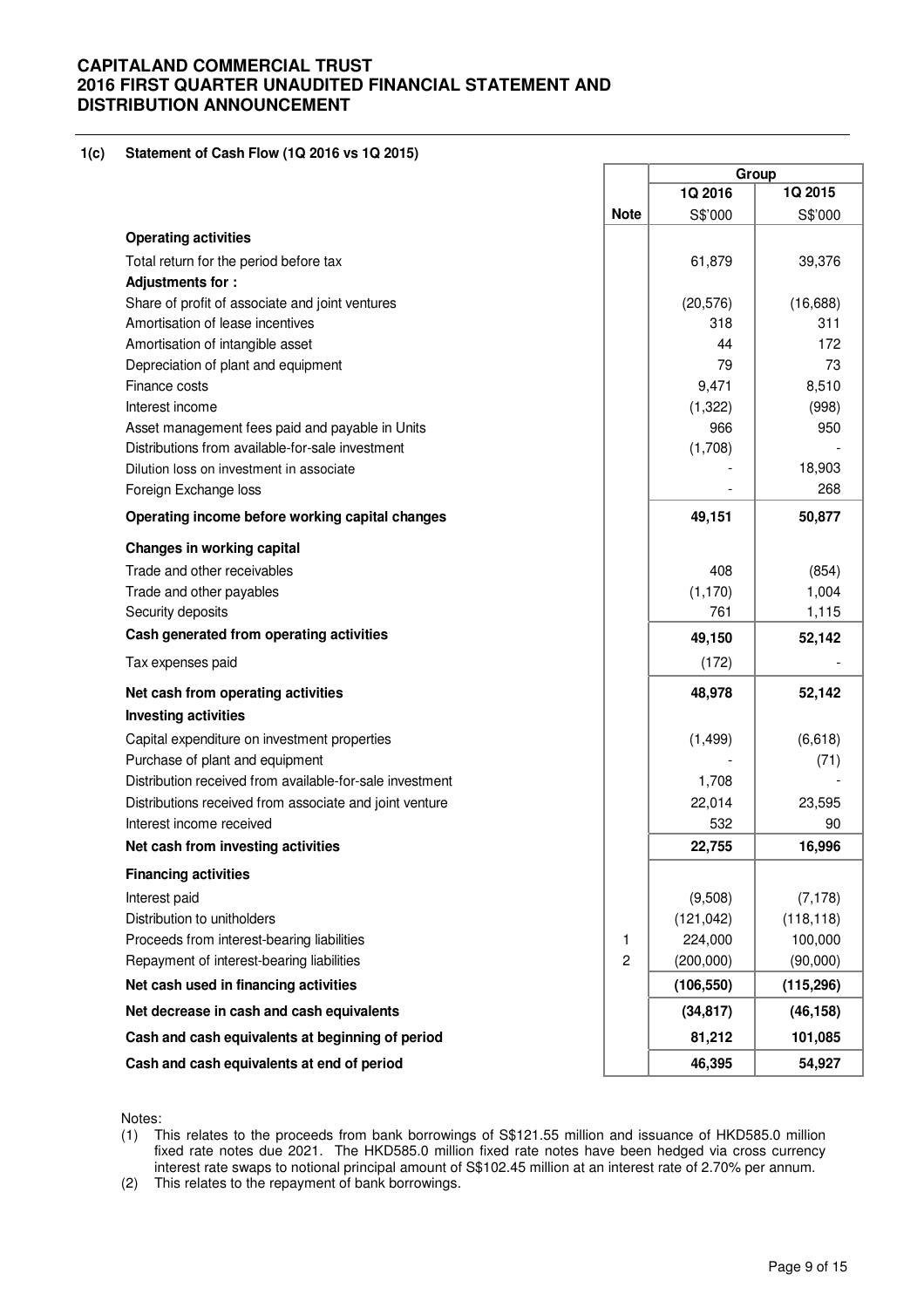#### **1(d)(i) Statement of movement in unitholders' funds (1Q 2016 vs 1Q 2015)**

|                                                                        |                | Group      |            | <b>Trust</b> |            |  |
|------------------------------------------------------------------------|----------------|------------|------------|--------------|------------|--|
|                                                                        | <b>Note</b>    | 1Q 2016    | 1Q 2015    | 1Q 2016      | 1Q 2015    |  |
|                                                                        |                | S\$'000    | S\$'000    | S\$'000      | S\$'000    |  |
| Net assets at beginning of period                                      |                | 5,234,136  | 5,153,488  | 4,770,343    | 4,690,828  |  |
| <b>Operations</b>                                                      |                |            |            |              |            |  |
| Total return for the period                                            |                | 61,702     | 39,290     | 63,730       | 66,533     |  |
| Unitholders' transactions                                              |                |            |            |              |            |  |
| Creation of units:                                                     |                |            |            |              |            |  |
| - Units issued in respect of RCS Trust's asset management fees         |                | 2,231      | 2,208      | 2,231        | 2,208      |  |
| - Asset management fee paid in Units                                   |                | 967        | 926        | 967          | 926        |  |
| Distributions to unitholders                                           |                | (127, 271) | (124, 862) | (127, 271)   | (124, 862) |  |
| Net decrease in net assets resulting from unitholders'<br>transactions |                | (124, 073) | (121, 728) | (124, 073)   | (121, 728) |  |
| <b>Movement in reserves</b>                                            |                |            |            |              |            |  |
| - Available-for-sale reserve                                           | 1              | 2,568      |            | 2,568        |            |  |
| - Foreign currency translation reserves                                | $\overline{c}$ |            | 10,010     |              |            |  |
| - Hedging reserves                                                     | 3              | (39, 673)  | 5,570      | (31, 489)    | 5,814      |  |
| Net (decrease) / increase in net assets resulting from movement in     |                | (37, 105)  | 15,580     | (28, 921)    | 5,814      |  |
| Net decrease in net assets                                             |                | (99, 476)  | (66, 858)  | (89, 264)    | (49, 381)  |  |
| Net assets at end of period                                            |                | 5,134,660  | 5,086,630  | 4,681,079    | 4,641,447  |  |

Notes**:** 

- 
- (1) This relates to marked to market movement of MQREIT.<br>(2) The movement in foreign currency translation reserves in The movement in foreign currency translation reserves in 1Q 2015 relates to movement in translating CCT's 30% interest in MQREIT, which was denominated in Malaysian Ringgit, when it was classified as an investment in associate.
- (3) The movement in hedging reserves for the Trust relates to the fair value changes of the cross currency and interest rate swaps and the revaluation of JPY and HKD notes. Included in movement for the Group was the Group's 40% share of MSO Trust's movement in hedging reserves.

#### **Convertible Bonds**

CCT has the following Convertible Bonds outstanding as at 31 March 2016:

| <b>Principal Amount Outstanding</b> | <b>Maturity Date</b> | <b>Conversion Price</b><br>per Unit as at<br>31 March 2016 |  |
|-------------------------------------|----------------------|------------------------------------------------------------|--|
| <b>ICB 2017</b>                     |                      |                                                            |  |
| S\$175.0 million 2.5 per cent.      | 12 September 2017    | 1.4816                                                     |  |

Assuming all the CB 2017 were fully converted based on the conversion price, the number of new units to be issued would be 118,115,550, representing 4.0% of the total number of CCT units in issue as at 31 March 2016 (2,955,321,679 Units). In comparison, this was against 113,569,991 Units at the conversion price of S\$1.5409 as at 31 March 2015, representing 3.9% of the total number of CCT units in issue as at 31 March 2015 (2,946,694,080 Units).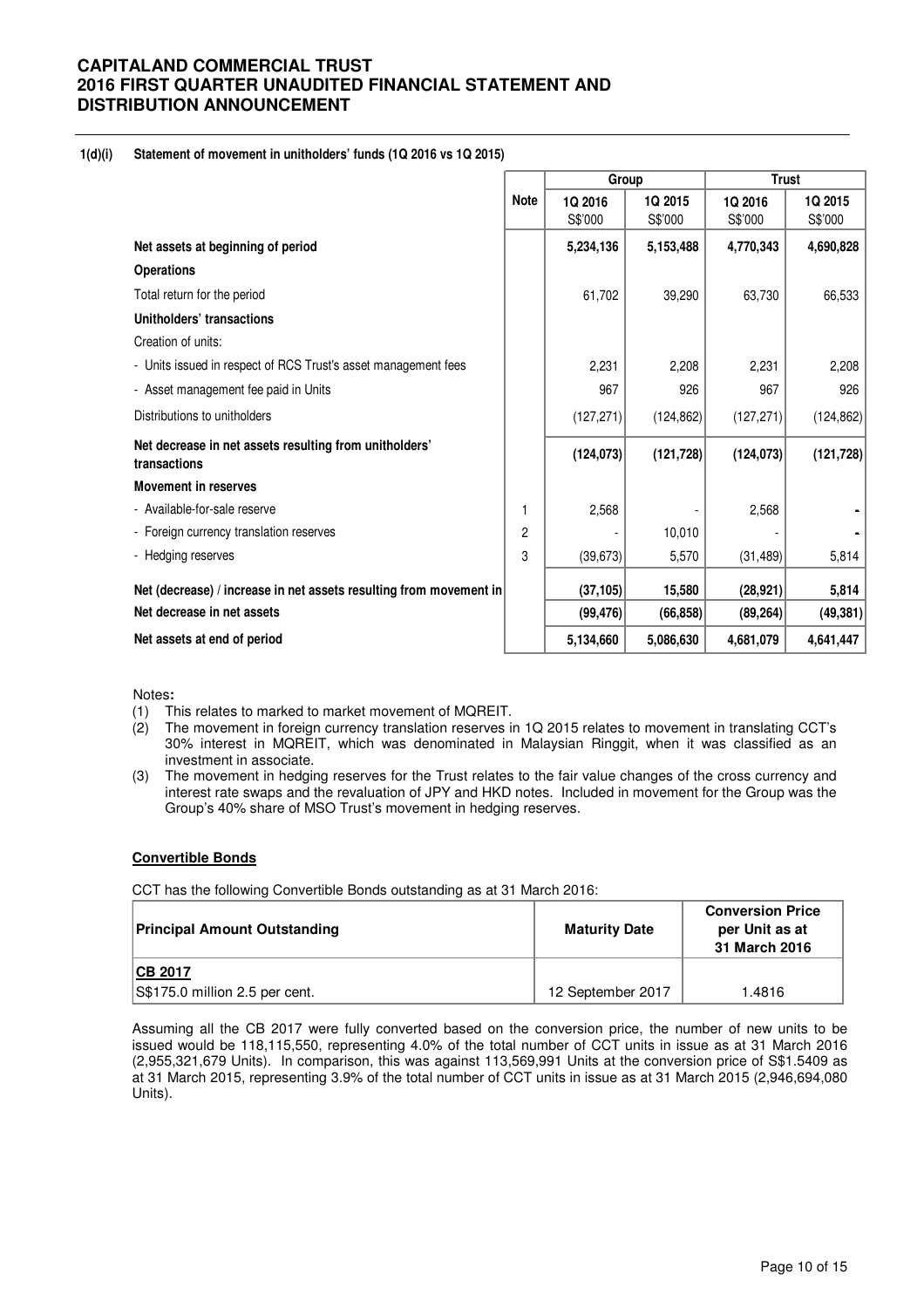## **1(e)(i) Details of any change in the units (1Q 2016 vs 1Q 2015)**

|                                                                                                | <b>Group and Trust</b>         |                  |  |
|------------------------------------------------------------------------------------------------|--------------------------------|------------------|--|
|                                                                                                | <b>1Q 2016</b><br><b>Units</b> | 1Q 2015<br>Units |  |
| Units in issue as at beginning of period                                                       | 2,952,931,319                  | 2,944,849,310    |  |
| Issue of new Units:<br>- in settlement of the asset management fee in relation to RCS Trust    | 1,667,543                      | 1,299,818        |  |
| in settlement of the asset management fees in relation to<br>Wilkie Edge and One George Street | 722,817                        | 544,952          |  |
| Units in issue as at end of period                                                             | 2,955,321,679                  | 2,946,694,080    |  |

**2 Whether the figures have been audited or reviewed, and in accordance with which auditing standard or practice** 

The figures have not been audited nor reviewed by our auditors.

**3 Where the figures have been audited or reviewed, the auditors' report (including any qualifications or emphasis of matter)** 

Not applicable.

**4 Whether the same accounting policies and methods of computation as in the issuer's most recent audited annual financial statements have been applied** 

The accounting policies and methods of computation applied in the financial statements for the current reporting period are consistent with the audited financial statements for the year ended 31 December 2015.

**5 If there are any changes in the accounting policies and methods of computation, including any required by an accounting standard, what has changed, as well as the reasons for, and the effect of, the change**

Nil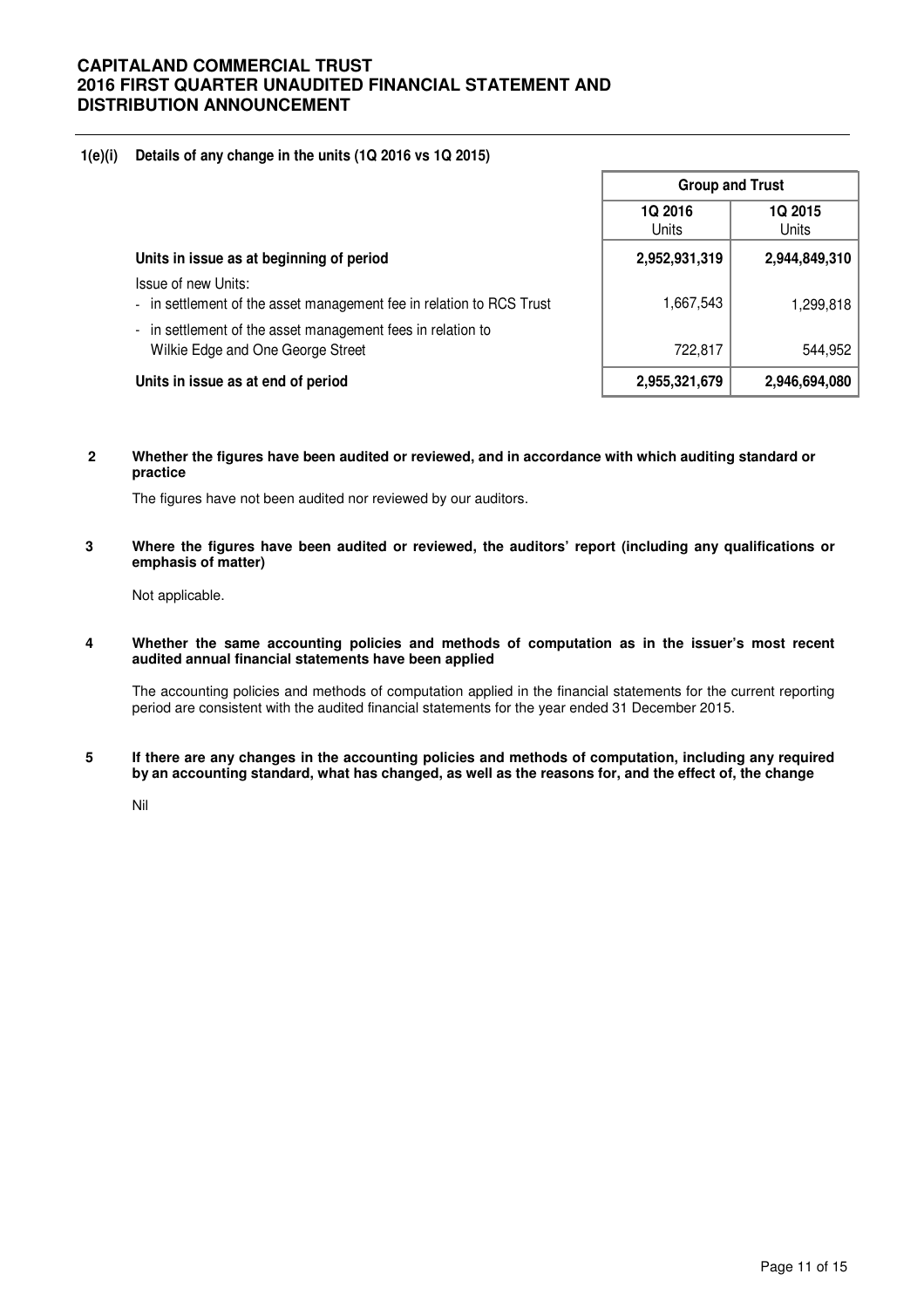## **6 Earnings per unit ("EPU") and distribution per unit ("DPU") for the financial period**

## **EPU (1Q 2016 vs 1Q 2015)**

|                                                                              |                | Group           |               | <b>Trust</b>  |                 |
|------------------------------------------------------------------------------|----------------|-----------------|---------------|---------------|-----------------|
|                                                                              | <b>Note</b>    | 1Q 2016         | 1Q 2015       | 1Q 2016       | 1Q 2015         |
| <b>Basic EPU</b><br>Weighted average number of Units in issue                |                | 2,954,481,113   | 2,946,017,664 | 2,954,481,113 | 2,946,017,664   |
| Based on weighted average number of Units<br>in issue                        |                | 2.09c           | 1.33c         | 2.16c         | 2.26c           |
| <b>Diluted EPU</b><br>Weighted average number of Units in issue<br>(diluted) |                | 3,072,596,663   | 3,059,587,655 | 3,072,596,663 | 3.059.587.655   |
| Based on weighted average number of Units<br>in issue (diluted)              | $\overline{2}$ | $2.06 \text{C}$ | 1.33c         | 2.13c         | $2.22 \text{C}$ |

Notes:

- (1) In computing the basic EPU, total return for the period after tax and the weighted average number of Units outstanding during the period were used.
- (2) In computing the diluted EPU, the total return for the period after tax and the weighted average number of Units outstanding during the period were adjusted for the effects of all dilutive potential Units arising from the assumed conversion of the outstanding convertible bonds to Units.

### **Distribution per unit ("DPU")**

In computing 1Q 2016 DPU, the number of Units as at 31 March 2016 was used for the computation.

|                          | <b>1Q 2016</b>    | <b>1Q 2015</b>    |
|--------------------------|-------------------|-------------------|
| Number of Units in issue | 2,955,321,679     | 2,946,694,080     |
| DPU for period           | 2.19 <sub>0</sub> | 2.12 <sub>0</sub> |

Note:

(1) The estimated DPU for 1Q 2016 was computed on the basis that none of the CB 2017 is converted into Units. Accordingly, the actual quantum of DPU may differ if the CB 2017 is converted into Units.

#### **7 Net asset value ("NAV") / Net tangible asset ("NTA") per Unit based on Units in issue at the end of the period.**

|                                                                                    |      | Group         |               | Trust         |               |
|------------------------------------------------------------------------------------|------|---------------|---------------|---------------|---------------|
|                                                                                    | Note | 31 Mar 2016   | 31 Dec 2015   | 31 Mar 2016   | 31 Dec 2015   |
| Number of Units in issue at end of the year                                        |      | 2,955,321,679 | 2,952,931,319 | 2,955,321,679 | 2,952,931,319 |
| NAV / NTA (S\$'000)                                                                |      | 5,134,660     | 5,234,136     | 4,681,079     | 4,770,343     |
| NAV / NTA per Unit                                                                 |      | \$1.74        | \$1.77        | \$1.58        | \$1.62        |
| Adjusted NAV / NTA per Unit (excluding the<br>distributable income to unitholders) |      | \$1.72        | \$1.73        | \$1.56        | \$1.57        |

Note:

(1) NAV / NTA per Unit was computed based on net asset value over the number of Units in issue as at end of the period.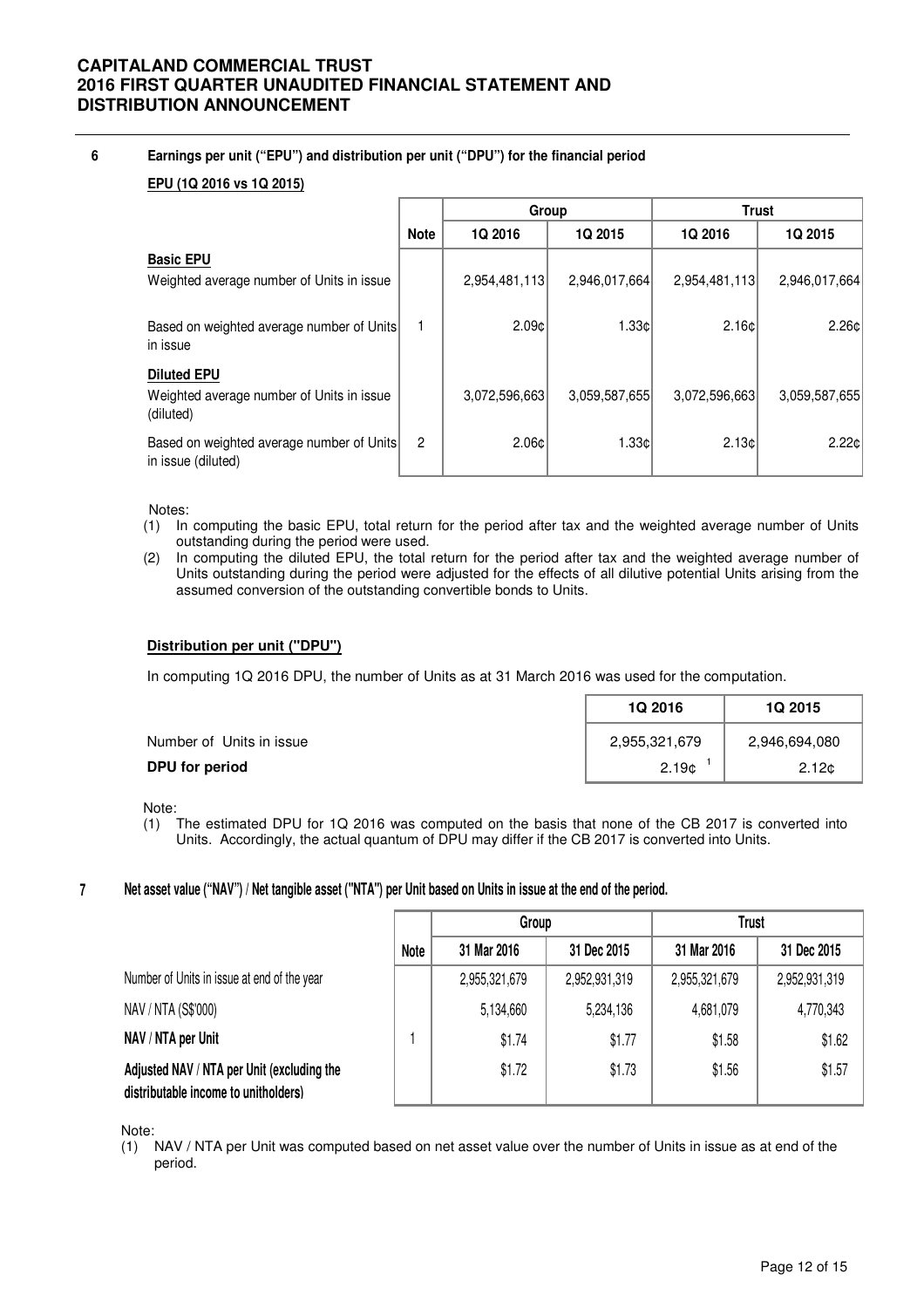#### **8 Review of the performance**

|                                                                   | Group     |           |           |
|-------------------------------------------------------------------|-----------|-----------|-----------|
| <b>Statement of Total Return</b>                                  | 1Q 2016   | 1Q 2015   | Change    |
|                                                                   | S\$'000   | S\$'000   | $\%$      |
| Gross revenue                                                     | 66,857    | 68,162    | (1.9)     |
| Property operating expenses                                       | (14, 829) | (14, 194) | 4.5       |
| Net property income                                               | 52,028    | 53,968    | (3.6)     |
| Interest income                                                   | 1,322     | 998       | 32.5      |
| Investment income                                                 | 1,708     |           | <b>NM</b> |
| Amortisation of intangible asset                                  | (44)      | (172)     | (74.4)    |
| Asset management fees:                                            |           |           |           |
| - Base fees                                                       | (1, 302)  | (1, 231)  | 5.8       |
| - Performance fees                                                | (2, 361)  | (2, 457)  | (3.9)     |
| Trust expenses                                                    | (577)     | (1,005)   | (42.6)    |
| Finance costs                                                     | (9, 471)  | (8, 510)  | 11.3      |
| Net income before share of profit of associate and joint ventures | 41,303    | 41,591    | (0.7)     |
| Share of profit (net of tax) of:                                  |           |           |           |
| - Associate                                                       |           | 1,820     | <b>NM</b> |
| - Joint ventures                                                  | 20,576    | 14,868    | 38.4      |
| Net income                                                        | 61,879    | 58,279    | 6.2       |
| Dilution loss on investment in associate                          |           | (18,903)  | <b>NM</b> |
| Total return for the period before tax                            | 61,879    | 39,376    | 57.1      |
| Tax expense                                                       | (177)     | (86)      | <b>NM</b> |
| Total return for the period after tax                             | 61,702    | 39,290    | 57.0      |
| <b>Distribution Statement</b>                                     |           |           |           |
| Net income before share of profit of associate and joint ventures | 41,303    | 41,591    | (0.7)     |
| Net tax and other adjustments                                     | 947       | 379       | <b>NM</b> |
| Distribution from joint ventures                                  | 22,595    | 20,783    | 8.7       |
| Distributable income to unitholders                               | 64,845    | 62,753    | 3.3       |
| DPU for the period                                                | 2.19c     | 2.12c     | 3.3       |
| Annualised                                                        | 8.81c     | 8.60c     | 2.4       |
| NM - Not Meaningful                                               |           |           |           |

#### **Review of CCT Group's performance 1Q 2016 vs 1Q 2015**

- a) Gross revenue of S\$66.9 million in 1Q 2016 was lower than 1Q 2015 by S\$1.3 million or 1.9%. The decrease was mainly due to lower gross rental from Capital Tower and Golden Shoe Car Park as a result of lower average occupancy. Lower car park revenue also contributed to the drop in gross revenue for Golden Shoe Car Park.
- b) Property operating expenses for 1Q 2016 of S\$14.8 million were higher than 1Q 2015 by S\$0.6 million or 4.5%. The increase was mainly due to higher property tax, albeit offset by lower utilities expenses.
- c) Amortisation expense relates to the amortisation of intangible asset. The amount for 1Q 2016 of S\$0.04 million was lower than 1Q 2015 of S\$0.2 million mainly due to lower yield stabilization sum required for Twenty Anson, arising from better performance in net property income. Amortisation expense does not affect distributable income.
- d) Trust expenses in 1Q 2016 of S\$0.6 million were lower than 1Q 2015 by S\$0.4 million or 42.6% mainly due to lower unitholders expenses and professional fees.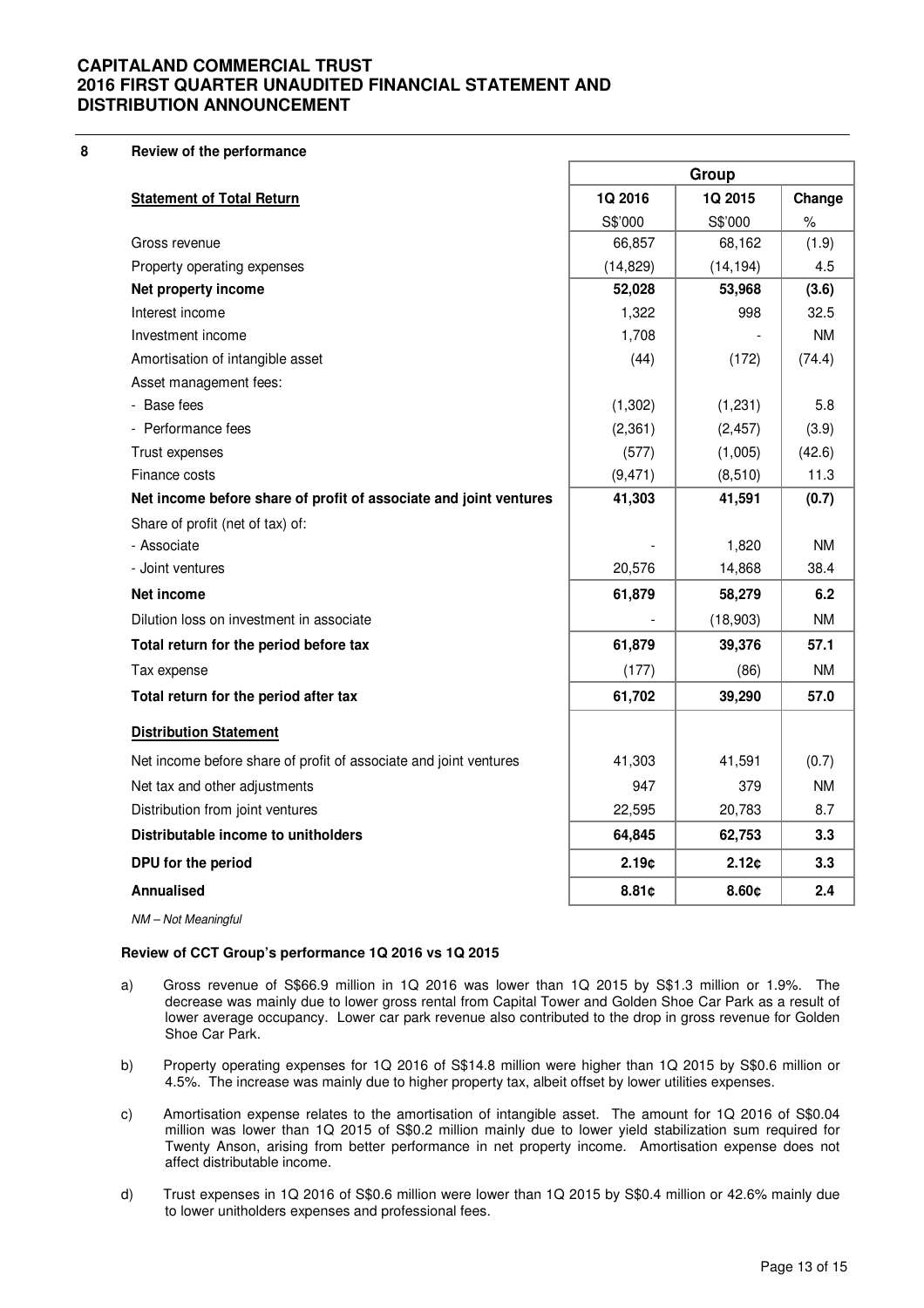- e) Finance costs of S\$9.5 million for 1Q 2016 were S\$1.0 million or 11.3% higher compared with 1Q 2015, mainly due to higher interest costs and amortization and transaction costs.
- f) Share of profit of joint ventures relates to CCT's 60% interest in RCS Trust and 40% interest in MSO Trust. The increase in the share of profit of joint ventures in 1Q 2016 from 1Q 2015 was mainly due to higher profits from MSO Trust which owns CapitaGreen.
- g) The distributable income to unitholders in 1Q 2016 of S\$64.8 million was 3.3% higher than 1Q 2015 of S\$62.8 million notwithstanding lower net property income mainly due to MSO Trust's maiden distribution and also higher distribution from RCS Trust.

#### **9 Variance from Previous Forecast / Prospect Statement**

CCT has not disclosed any forecast to the market.

#### **10 Commentary on the competitive conditions of the industry in which the group operates and any known factors or events that may affect the group in the next reporting period and the next 12 months**

CCT Group's distributable income to unitholders for 1Q 2016 grew 3.3% year-on-year notwithstanding challenging market conditions, which demonstrates the resilience of CCT Group's portfolio. Higher distribution from RCS Trust (that owns Raffles City Singapore) contributed to the growth in distributable income. In addition, MSO Trust (that owns CapitaGreen) had its maiden distribution this quarter which further added to the growth of CCT Group's distributable income to unitholders.

 CCT received S\$1.6 million of net tax-exempt income from MQREIT in 1Q 2016 which was retained. In addition, CCT retained tax-exempt income arising from the yield stabilization sum of Twenty Anson of S\$0.04 million. The cumulative amount of retained net tax-exempt income as at 31 March 2016 was S\$15.3 million. The Manager will evaluate various options for the utilization of this amount, including for capital expenditure or future distributions to unitholders.

 FirstOffice Pte. Ltd. (FOPL), a wholly owned subsidiary of CCT, which transferred Twenty Anson to CCT in 2015, is now a dormant company. Management is currently working to clear tax filings, following which liquidation of FOPL will commence.

 The key debt maturity in 2016 is Raffles City Singapore's borrowings and unsecured bank facilities are in place to refinance the borrowings due on 21 June 2016.

CCT's portfolio committed occupancy rate of 98.1% in 1Q 2016 remains above market occupancy of 95.1%. This includes CapitaGreen's higher occupancy of 92.8% and Capital Tower's improved occupancy to 98.1%.

Average monthly Grade A office market rent decreased from S\$10.40 in 4Q 2015 to S\$9.90 per square foot in 1Q 2016. However, the Trust's monthly average office portfolio gross rent grew 0.7% over the quarter from S\$8.90 per square foot as at end December 2015 to S\$8.96 as at end March 2016 due to the Manager's proactive asset management program.

#### **Outlook**

 Given the subdued global economic outlook and the supply of Grade A office, Singapore Grade A office market showed signs of weakness with the further easing of market rentals in 1Q 2016. The Singapore office market will face an above-normal volume of new supply between the second half of 2016 and first half of 2017 which is expected to cause further downward pressure on market rents. In anticipation of the new office supply, the Manager has proactively implemented a well-spread portfolio lease expiry profile and pushed out major lease expirations to 2019 and beyond to avoid the period of large supply. Retention of strategic tenants and attracting new tenants to our portfolio of properties remain our priority so as to attain a high portfolio occupancy rate.

#### **11(a) Current financial period**

Any distributions declared for the current financial period? No.

### **11(b) Corresponding period of the preceding financial period**

Any distributions declared for the preceding financial period? No.